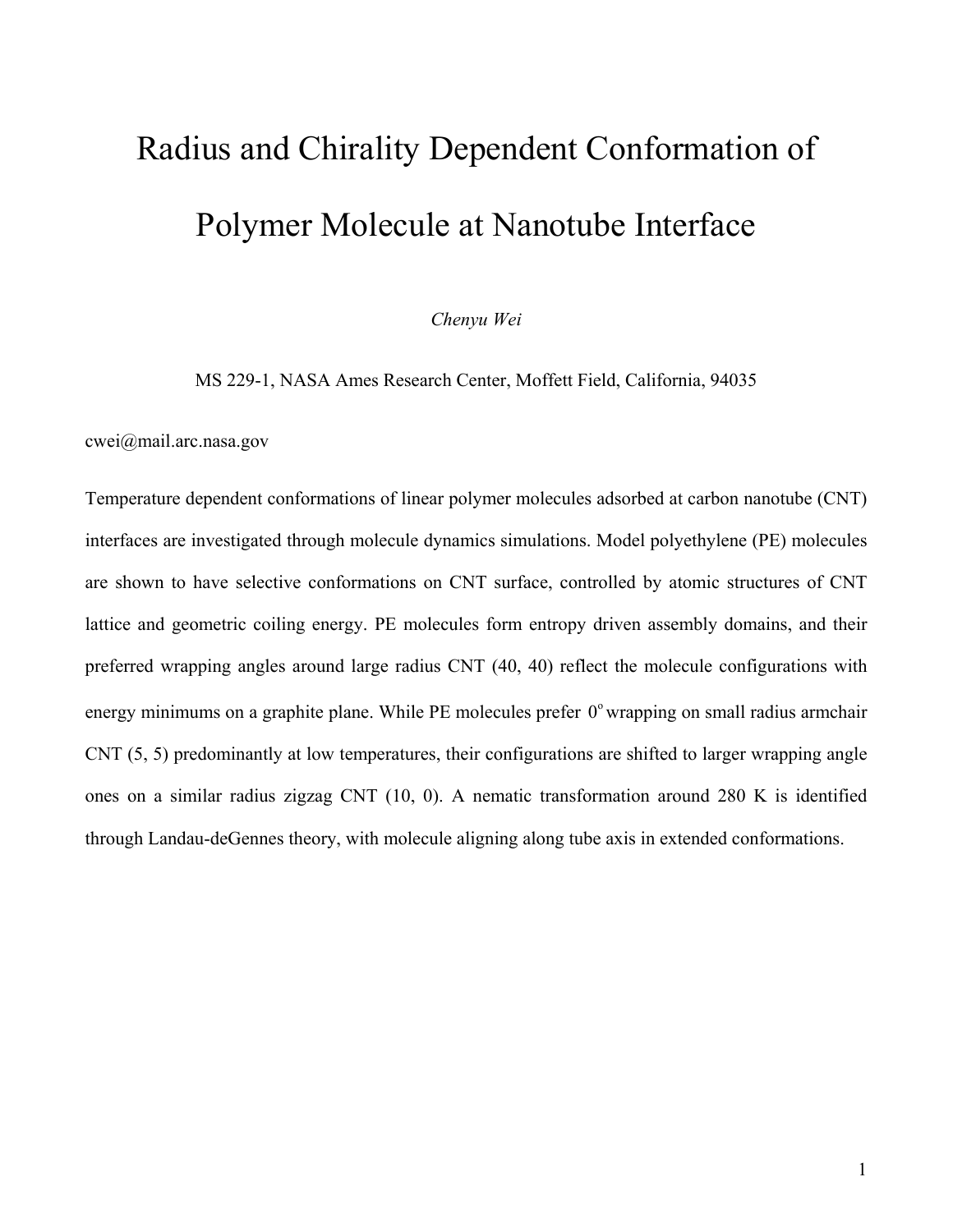Interfaces between polymer molecules and carbon nanotubes (CNTs) are present in many CNT based nanomaterials and applications, such as polymeric nanocomposites [1-6], CNT sensors or functionalization with large organic or biological molecules [7-9] and molecule transports in CNT channels [10, 11]. More recently ordered and selective assemblies of polymer and DNA molecules at nanotube interface have been investigated, such as in PPEI-EI-single wall CNT (SWCNT) thin film [12], at PmPV-SWCNT [13], stearic acid molecule-SWCNT [14], and polyaniline-multiwalled CNT interface [15] systems. DNA molecules have also been shown to adsorb on CNTs with dependence on tube radius and DNA sequence [16]. These studies open opportunities to use CNTs as substrates for molecule self-assemblies. The molecule structures and thus atomic interactions at CNT interfaces are also expected to significantly influence many properties in above mentioned nanosystems. For example molecule structure ordering enhanced interfacial mechanical transfers in CNT composites [17] and conformation dependent diffusivity of biopolymers in CNTs [11] have been shown in recent studies.

 In this letter we study conformations of polymer molecules at various CNT interfaces through molecular dynamics (MD) simulations [18]. Model polyethylene (PE) molecules are shown to have selective conformations on CNTs, with strong dependence on temperature and on the radius and chirality of nanotubes. The molecules are found to form assembly domains around a large radius CNT with preferred wrapping angles, which reflect configurations at the interaction energy minimums with the CNT lattice. While wrappings around  $0^{\circ}$  dominate on small radius armchair CNT, molecule wrappings shift to larger angles on similar radius zigzag tube.

 PE is chosen as model polymer in our simulations, which provides a good representation for long linear molecules. A typical simulation unit cell is about  $30\text{\AA} \times 30\text{\AA} \times 209\text{\AA}$  for initial configurations with periodical boundary conditions. Total of 50 PE molecules with 100 repeating CH<sub>2</sub> units and a capped 200Å long CNT (10, 0) is mixed together as a composite material. The material is prepared at high temperature of 600 K with each individual molecule relaxed through a Monte Carlo simulation beforehand, and is gradually cooled down to low temperatures with rate 10 K/100 ps at a constant pressure  $(P = 1$  bar). A united atom model is used for PE intramolecule interactions with bond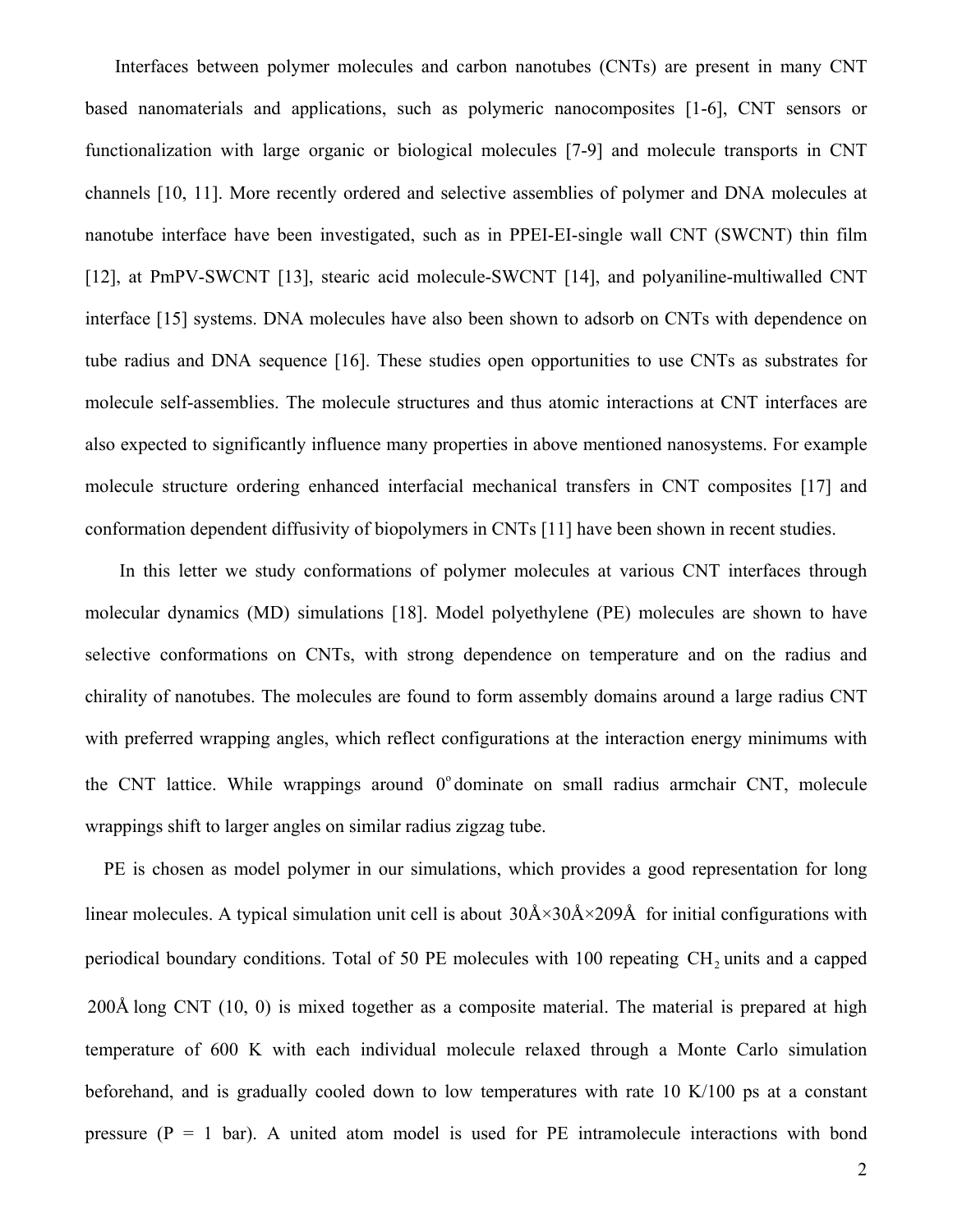stretching, bending, and dihedral potentials. A truncated 6-12 Lennard-Jones (LJ) type van der Waals (VDW) interaction is included between CNTs and matrix and within matrix. The details of the force field can be found elsewhere [19]. The Amber force field [20] has been used for the C-C interaction on the CNT. Time step of 0.5 fs is used, and all the data shown in this letter is statistical average over 100 ps MD simulation interval and over eight sample sets.

 The radial distribution function (RDF) *g(r)* of the PE molecules (ones near the CNT cap region are excluded) around CNT (10, 0) as a function of radial distance *r* from the CNT wall is shown in Fig. 1a, at  $T = 50$  K to 600 K. Two discrete adsorption layers can be observed at 3.5 and 7.5 Å due to the interfacial VDW interaction. Similar layered structures have been observed in polymer melts between flat plates [21, 22] and in short polymer molecules around CNTs [17, 23] in previous simulation studies. The temperature effects on the RDF have two parts: enhanced adsorption at low temperatures; and broaden peaks with positions shifted to higher values at high temperatures, due to the thermal expansion of the composite.

 The conformation of the molecules is further investigated through an orientation ordering parameter measuring the correlation between the local orientation of molecule backbones and the CNT axis [17, 24]. The parameter is defined as  $S_z(r) = 0.5 \times [3 \langle \cos^2 \theta(r) \rangle - 1]$ , where  $\theta$  is the angle between the vector connecting the two ends of a 4-segment subchain on a molecule and the CNT axis, *Z*; *r* is the distance of the center mass of the subchain from the CNT wall in the *XY* plane (see inset of Fig. 1a for definitions); and  $\langle$  represents the statistical average over all the molecules in the simulation. *S<sub>z</sub>* = -0.5, 0, or 1 represents cases for the molecules in perpendicular, random, or aligning direction with the tube axis, respectively. The function *S*<sub>z</sub> is plotted in Fig. 1b at various temperatures, and it can be seen that a higher ordering (larger *S*<sub>1</sub>) in molecule orientations is correlated with the higher density in the adsorption layers, within which the molecules prefer extended conformations along the tube axis, induced by gains in the adsorption energy. A recent experiment has shown that micrometer long rodlike fd virus can induce a similar elongation in polymer molecules [25].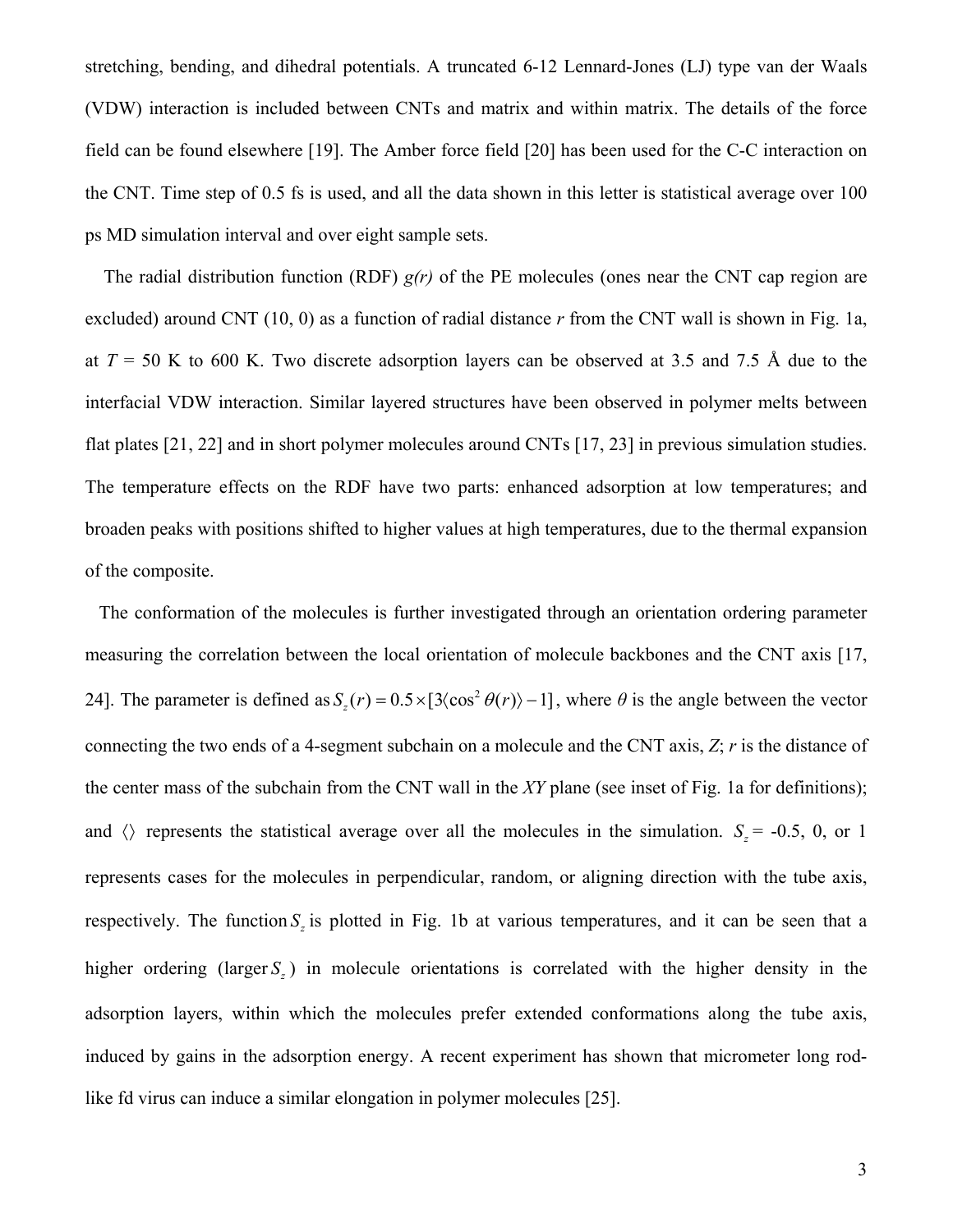With the decrease of temperature the PE molecules rearrange their alignment with the CNT to lower adsorption energy further, as indicated from the enhanced magnitude of the peaks in  $S_z$  (Fig. 1b). Following the Landau-deGennes theory on isotropic-nematic phase transition [26], a correlation volume is defined as  $V_{\xi} = 4\pi \int_0^{\infty} r^2 S_z(r) g(r) dr$  for molecules in extended conformations along tube axis, which diverges around a transition temperature  $T_c$ , as  $V_f \sim T/(T - T_c)$ . The  $1/V_f$  as a function of  $1/T$  is shown in inset of Fig. 1b, and an extrapolation value of  $T_c \approx 280$ K is obtained at  $1/V_\zeta = 0$ . Different from the RDFs, where the peaks of the molecule density continue to increase with lowering *T* down to 50 K due to the continuing volume compression of the composite, the magnitude of the peaks in *S*<sub>*z*</sub> only increases significantly till a temperature around glass transition temperature  $T_g$  ( $\approx$  310 K from density vs. temperature function) of the composite. The conformations of the PE molecules begin to freeze and further alignments with the embedded CNT are dramatically slowed when  $T < T_g$ .

While the ordering parameter  $S_z$  is an averaged value, the conformation of an individual molecule, especially the ones at the interface, can be greatly influenced by the atomic structure of the substrate CNT. A previous theoretical analysis has shown that geometry constrains can induce interesting features in coiling angle for wide strapped polymer molecules, though effects of temperature and atomic registry of nanotubes were not considered there [27]. For a PE molecule adsorbed on a graphite plane, there are three energetically favorable configurations in commensuration with the substrate, each separated by  $60^\circ$ , if bond length and angle in graphite and polymer matches. When mismatch exists, the energy profile for an adsorbed molecule is more complicated. Shown in Fig. 2a is the VDW interaction energy as a function of the rotation angle of a straight (rigid) 100-unit PE molecule (in united atom model) at energy minimization distance on a graphite plane (substrate fixed). The parameters for VDW are same as in the composites. The C-C bond length is  $1.53\text{\AA}$  and  $1.42\text{\AA}$ , and C-C-C bond angle is  $112.8^\circ$  and  $120^{\circ}$  for PE molecule and graphite, respectively. The illustration for the rotation is shown in inset of Fig. 2a. The rotation step is  $0.1^{\circ}$  and the translations in the graphite plane (by  $0.142\text{\AA}$  per step) are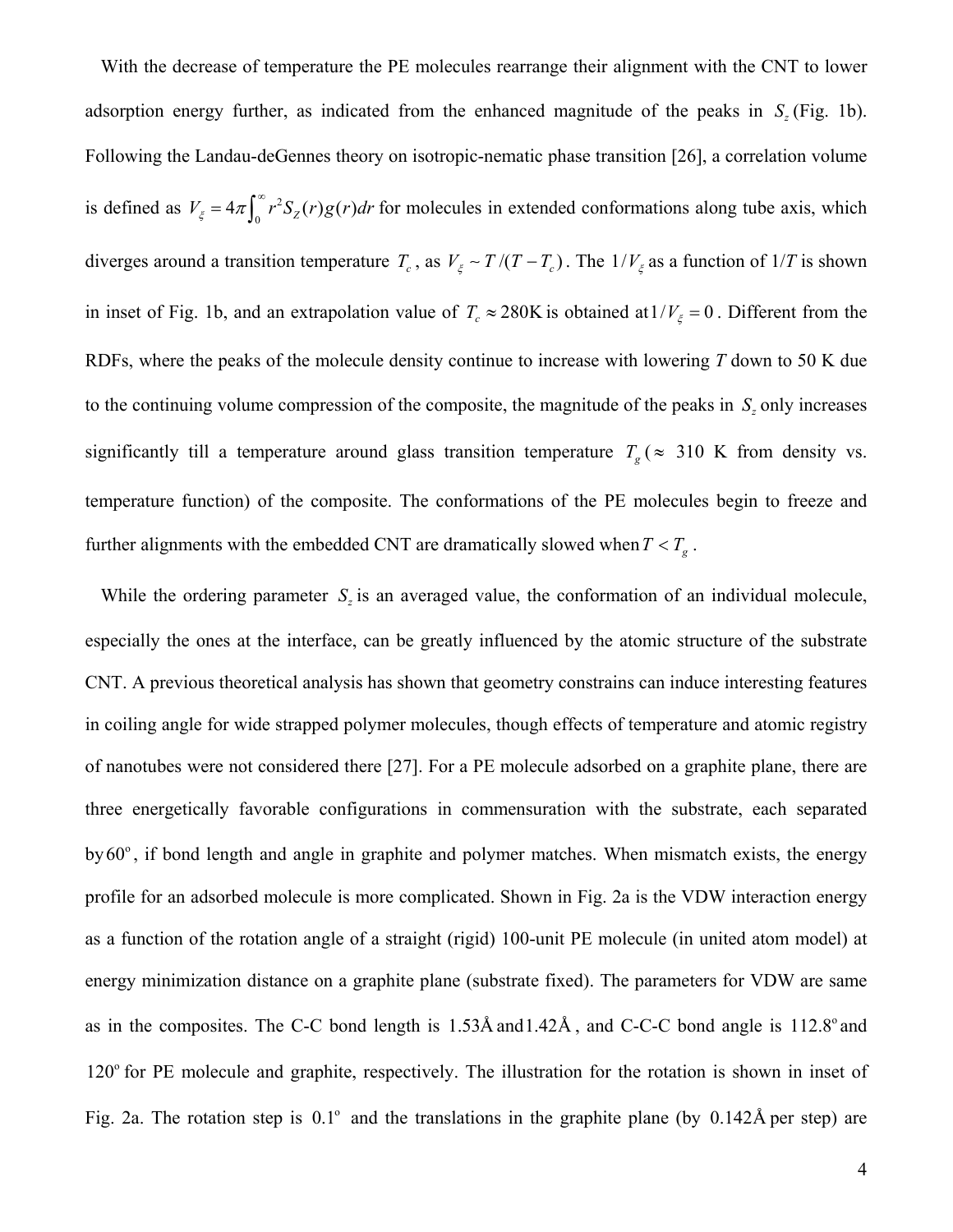allowed to minimize the VDW energy. Only angles between  $0^{\circ}$  and  $60^{\circ}$  are considered due to symmetry. It can be seen in Fig. 2a that there are five energy minimum regimes around following angles:  $(1)0^{\circ}$ and  $3.6^{\circ} = (120 - 112.8)^{\circ}/2$  due to the mismatch in bond angles; (2)  $60^{\circ}$  and  $(60 - 3.6)^{\circ}$  similarly; (3)  $15.3^\circ = \cos^{-1}(a_1/a_2)$ , where  $a_1 = 2 \times \sin(120^\circ/2) \times 1.42$ Å on CNT and  $a_2 = 2 \times \sin(112.8^\circ/2) \times 1.53$ Å on graphite (see inset of Fig. 2a) due to mismatch in bond lengths;  $(4)$  44.7° =  $(60 - 15.3)$ ° similarly;  $(5)$  30°, due to geometric symmetry. These regimes are separated by flat distribution in between. The reasons for the non-smoothness and fluctuations in the energy profile are attributed to the finite length of the PE molecule and the atomic level (which is discrete) description for the interactions. Similar patterns and minimums have also been observed for CNTs rolling on a graphite plane [28]. For other local minimums such as at  $6^{\circ}$  with narrow distribution, their effects on molecule conformation could be limited.

When the graphite plane rolled into a nanotube, the rotation angles at the VDW interaction energy minimums are projected into favorable wrapping angles for the polymer molecules on CNT (*n, m*), with a shift of  $\sin^{-1}(\sqrt{3}m/2\sqrt{n^2 + m^2 + nm}) \pm 30^\circ$ . Several PE-CNT composite systems are studied with procedures described above, which consists of 200Å long continuous CNT (5, 5), (10, 0), (10, 10), or (40, 40) and 95, 95, 115, or 250 100-unit PE molecules, respectively. At the interface of the large radius CNT (40, 40) the preferred wrapping angles are expected similar as the ones on the graphite plane, as the energy costs for coiling a molecule around the tube is small. Shown in Fig. 2b is a snapshot of atomic structure of PE molecules at the interface of CNT  $(40, 40)$  at  $T = 50$  K in one of the samples. It can be seen that PE molecules are assembled on the nanotube in domains. Within each domain the molecules are in ordered configurations with a preferred wrapping angle and are separated by equal distance of 4.26Å . Such ordered structures are attributed to the interaction with the CNT lattice, while the interactions between polymer molecules are also helpful for the ordering. The marked values  $(-3^{\circ}, 15^{\circ}, 26^{\circ}/33^{\circ}, 55^{\circ}, 75^{\circ})$  in Fig. 2b reflect the angles at minimums in Fig. 2a, though small deviations exist. The reason for the deviations is that the molecules can be tilted by a small angle due to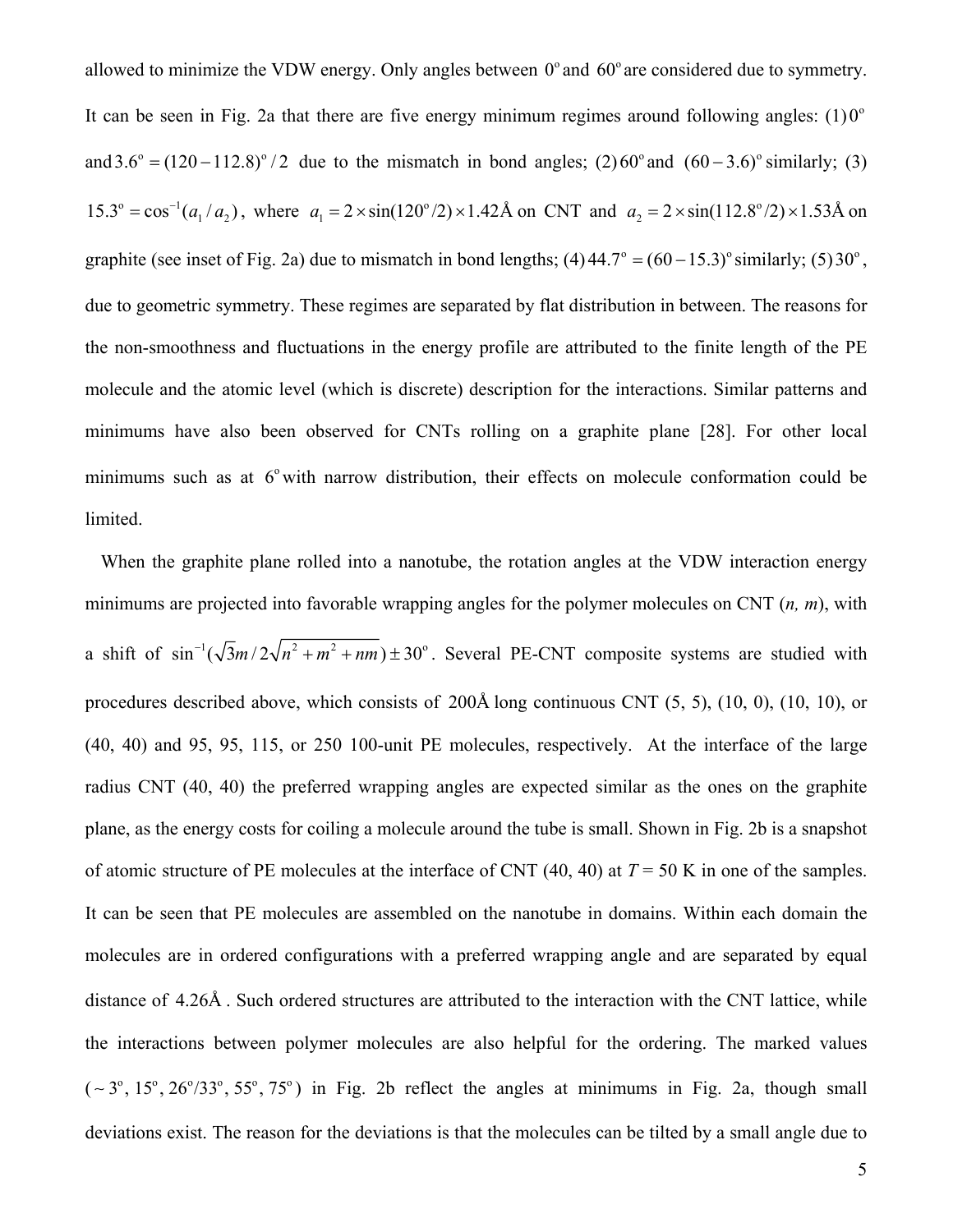interactions at domain boundaries. Similar feature has been observed for alkane molecule assembly on graphite in previous experiment [29] and simulation [30]. Multiple domains coexist due to gains in entropy, which scales as  $S = k_B N_d \ln M_d$ , where  $N_d$  and  $M_d$  is number of possible wrapping angles and domains on a CNT, respectively. For the CNT (40, 40) composite studied here the entropy contribution to the free energy is estimated as  $TS \sim 40 k_B T$ , if taking  $N_d \sim 1/2 \times 360 / 60 \times 5$  (there are 5 main minimums in Fig. 2a and factor 1/2 is due to symmetry), and  $M_d \sim 2 \times 7$  (there are 7 main domains on one side of the CNT in Fig. 2b and factor 2 is for both sides). Such contribution is comparable to the cost in PE adsorption energy  $\Delta E \sim 70 k_B T_{300K}$  for  $T > 300$  K (assuming half of the 13600 atom sites on the CNT is for adsorption and considering  $\Delta E \sim 0.03 eV - k_B T_{300K}$  per 100 atoms between  $\theta = 3.6^\circ$  and the plat regime in Fig. 2a). While domains can merge to lower the interaction energy at boundaries, the dynamics is expected to be slow, especially below  $T<sub>g</sub>$ , and multi domains can remain at low  $T$  due to molecule conformation frozen.

The coiling of the PE molecules around a nanotube is quantitatively described through a probability function  $P(\theta)$  for local wrapping angle  $\theta$  between the vector connecting the two ends of a 3-segment subchain on a PE molecule and the nanotube axis (see Fig. 1a inset). The normalized  $P(\theta)$  with  $\int P(\theta) d\theta = 1$  in the first adsorption layer is plotted in Fig. 3 for various PE-CNT interfaces, at *T* = 50 K to 500 K. It can be seen that distinct peaks appear with decreasing temperature, representing the formations of molecule assembly domains. The abundant peaks ( $\sim -75^\circ$ ,  $\pm 60^\circ$ , -41°, -20°, 0°, 31°) on CNT (40, 40) (Fig. 3a) through out the wrapping angle range are expected as already shown in Fig. 2b. Reasons for deviations from the rotation angles at energy minimums in Fig. 2a were discussed above, and such derivations also contribute to the broad width of the peaks in  $P(\theta)$ .

For a much smaller radius CNT such as  $(5, 5)$  ( $r \sim 3.5\text{\AA}$ ) or (10, 0) ( $r \sim 3.9\text{\AA}$ ) the molecule coiling energy becomes important, which scales as  $E_{coil} = k_c \sin^4 \theta / R^2$ , where  $k_c$ ,  $\theta$ , and *R* is the bending constant, coiling angle and radius for molecules, respectively [31]. Large angle wrapping is much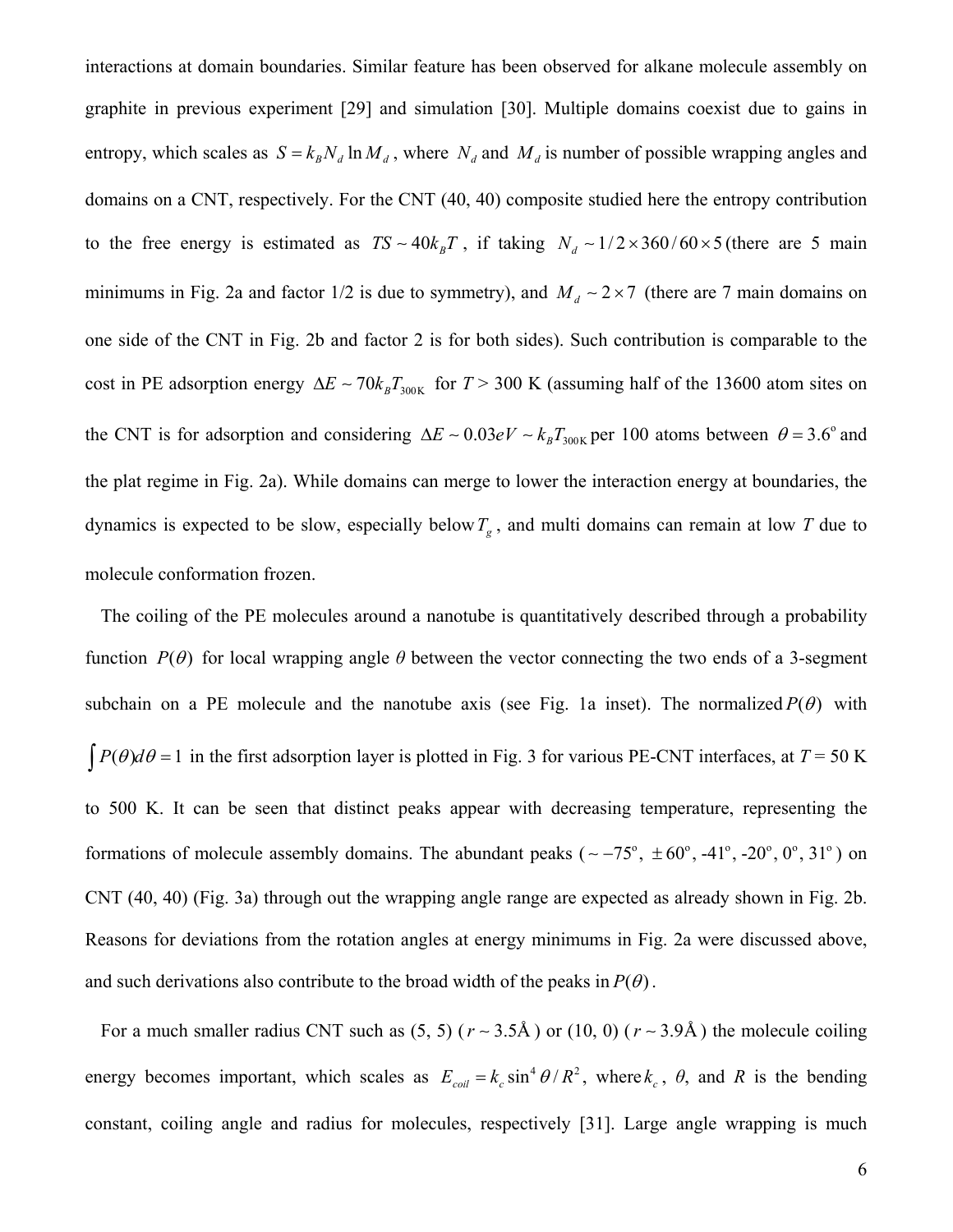depressed on these tubes as shown in Fig. 3b and 3d. Due the curvature effect on a small radius tube, the molecule wrapping angle  $\theta$  is mapped into a projected wrapping angle  $\theta$ <sub>*P*</sub> on to the CNT surface (see Fig. 4 for illustration) through following relation,  $\tan \theta_p = r_{CNT}/(r_{CNT} + \Delta) \times \tan \theta$ , where  $r_{CNT}$  is the nanotube radius, and  $\Delta \approx 3.5\text{\AA}$  is the distance between the CNT and the molecules in the first adsorbed layer. The values for the preferred wrapping angles  $\theta_p$  are expected to be modified slightly towards to smaller values compared with on a flat graphite surface due to  $E_{coil}$ . On the armchair CNT (5, 5) a significant peak around  $0^{\circ}$  dominates as shown in Fig. 3b, which we attribute to the double favorable factors from the minimum VDW interaction energy with CNT lattice and the minimum molecule coiling energy at such configuration (due to the broad width of the peak, wrapping at  $\theta = 3.6^{\circ}$  is difficult to be distinguished from 0<sup>°</sup> in Fig. 3b). The distribution of  $P(\theta)$  is much broader on the similar radius zigzag CNT (10, 0), with two peak regimes around  $-22.5^{\circ}$  and 15° as shown on Fig. 3d. The wrapping angles θ of  $-22.5^\circ$  and 15° represents  $θ$ <sub>*P*</sub> of  $-12.5^\circ$  and  $8^\circ$  on the CNT (10, 0), respectively. While the former is associated with rotation angle around  $-(30-15)^\circ$  at the local energy minimum, the later has rather large derivation from the angles at the energy minimums in Fig. 2a. Angle tilting due to domain boundary interactions and thermal fluctuations can contribute to such deviation. Similarly on a medium radius CNT (10, 10) nanotube, two peak regimes are observed around  $\pm 22^{\circ}$  in Fig. 3c, and their projected wrapping angles onto the CNT are  $\pm 15^\circ$ , matching two of the minimums in Fig. 2a. Assembly domains with  $0^{\circ}$  wrapping on CNT (10, 10) interface are observed in examining the atomic structures, though the broad peaks at  $\pm 15^\circ$  smear the distribution of  $P(\theta)$  near  $0^\circ$ . The larger value of  $P(\theta)$  at  $\pm 15^\circ$  than 0° are contributed to the favorable formation of multi domains and to the finite (8 here) sample sets in calculating  $P(\theta)$ .

A stick-ball plot of a snapshot of PE molecules at CNT (5, 5) interface (portion of the nanotube in the simulation) is shown in Fig. 5, It can be seen that the molecules are in well extended and ordered structures with wrapping angle of  $0^{\circ}$  at low temperature (T = 50 K, up part of Fig. 5), when the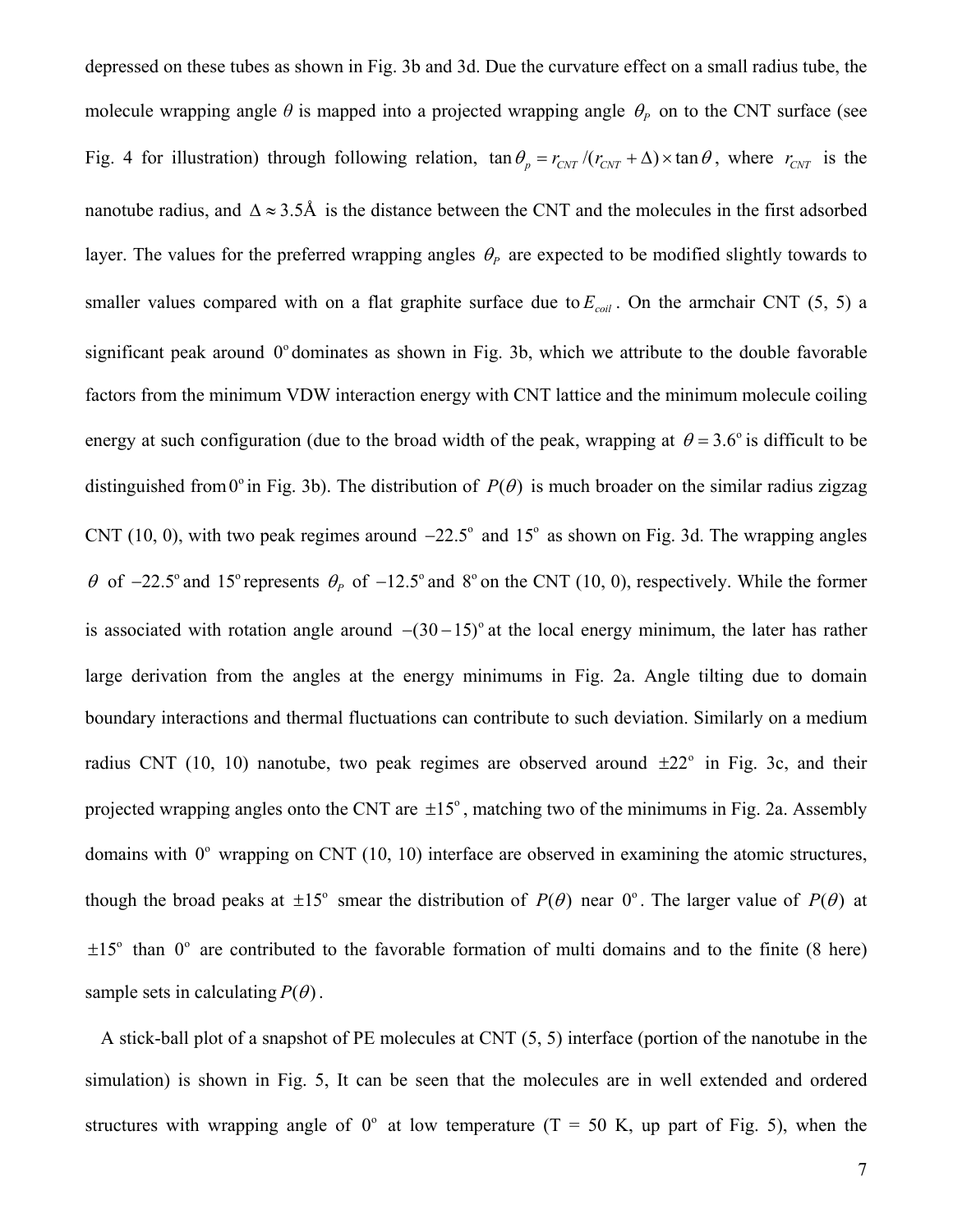composite is in solid state. A molecule (black sticks) is seen in a clear registry structure with the substrate CNT. At high temperatures above glass transitions, molecules begin to choose orientations away from the nanotube axis and the increased thermal fluctuations begin to destroy the ordered structures, as shown in the stick-ball plot of polymer molecules at the same section of the CNT (5, 5) interface in the sample set, at  $T = 600$  K (bottom of Fig. 5). Similarly shown in Fig. 6 is the snapshot for PE molecules at the surface of CNT (10, 0) (portion of the nanotube in the simulation) at  $T = 50K$ . It can be seen that the molecules are in ordered structures with wrapping angle around  $22^{\circ}$  and  $-22^{\circ}$  (see above discussion) in two adjunct domains.

With increase of temperature, the influence from the atomic level interfacial interactions diminishes, and the conformation of polymer molecules would be dominated by more general geometric feature such as tube radius. Shown in Fig. 7 is the logarithm of  $P(\theta)$  as a function of  $\sin^4 \theta / k_B T$  for various PE-CNT interfaces at  $T = 600$  K. Flattening of  $\ln P(\theta)$  with increasing tube radius and similarity in distribution for similar radius CNT (5, 5) and (10, 0) can be observed. These features are expected according to Boltzmann distribution  $P(\theta) \propto e^{-(n_s)l_0E_{coll}/k_BT} = e^{-(n_s)l_0k_c\sin^4\theta/R^2k_BT}$ , where  $\langle n_s \rangle$  is the average number of connecting units on a PE molecule with a same wrapping angle, *l*<sub>0</sub> ∼ 1.32Å is length of the C-C bond projected onto the molecule backbone, and  $k_c = L_p k_B T$  is bending force constant (persistence length  $L_p \sim 10$ Å at 300 K for PE molecule [32]). The linear fitting of  $\ln P(\theta)$  vs.  $\sin^4 \theta / k_B T$  in Fig. 7 gives  $\langle n_s \rangle \sim 3 - 4$  for PE molecules on CNT (5, 5), (10, 0), and (10, 10), with  $\langle n_s \rangle l_0 \sim 4 \text{\AA} \sim L_p$  at  $T =$ 600 K. A much larger  $\langle n_e \rangle \sim 19$  is calculated on CNT (40, 40), indicating favorable extended molecule conformations on the much large tube even at high temperature.

In summary the conformation of linear polymer molecules at a CNT interface is studied through MD simulations, which are shown to strongly depend on the lattice structure of the substrate nanotubes and on the temperature. Entropy driven molecule assembly domains are found, and the preferred wrapping configurations on large radius CNT reflect the ones on a graphite plane with interaction energy minimums. While a PE molecule prefers  $0^{\circ}$  wrapping around a small radius armchair CNT, it prefers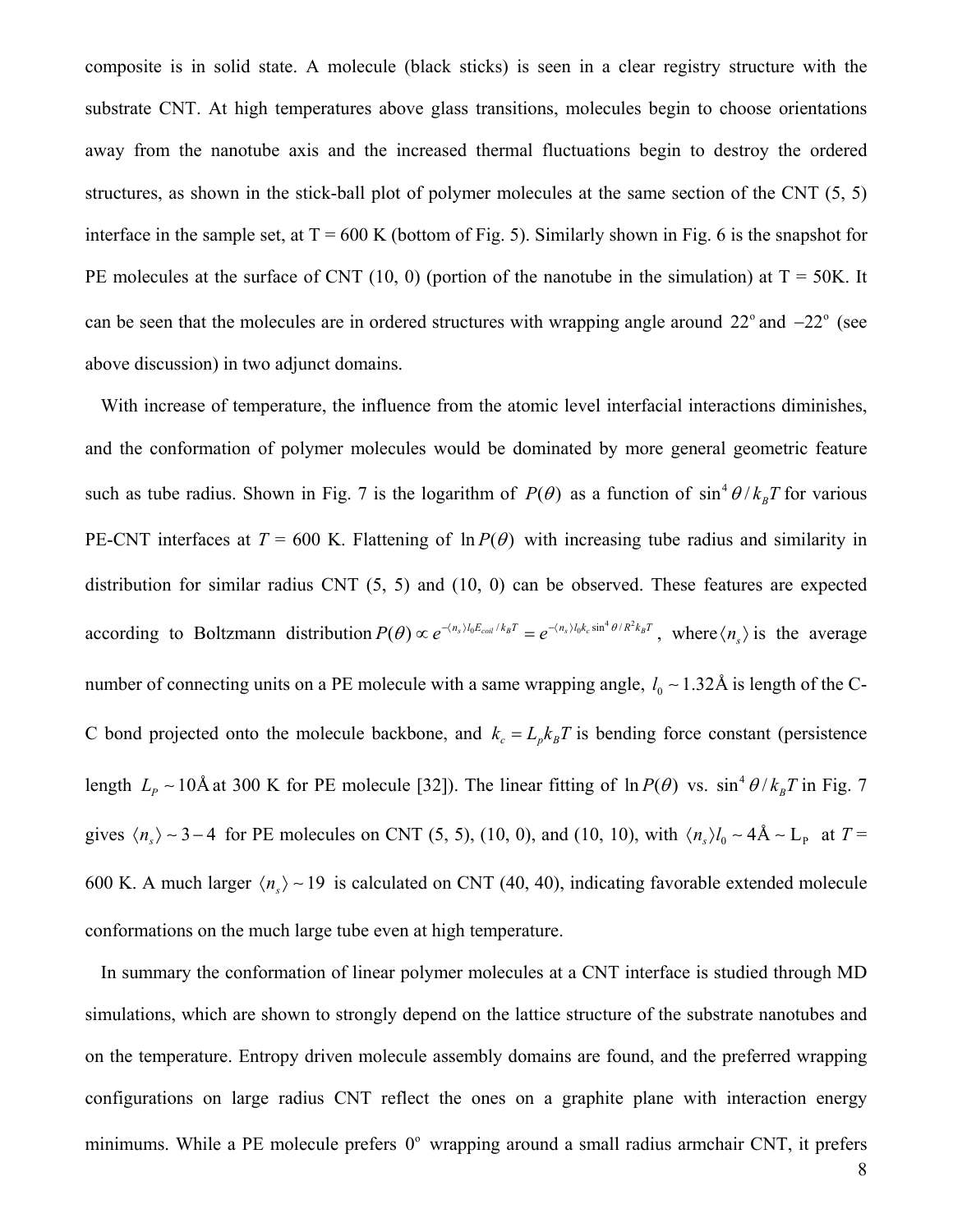wrappings with larger angles around a similar sized zigzag tube. A nematic transformation is found around 280 K, with molecules in extended conformation along the nanotubes. These results are important not only for understanding the interfacial interactions and structural couplings presented in CNT based composites and sensors, but also for designs of radius and chirality dependent molecular assemblies on CNT surfaces.

**Acknowledgment.** This work is partially supported by NASA contract NAS2-03144 to UARC. We thank T. Yamada for useful comments.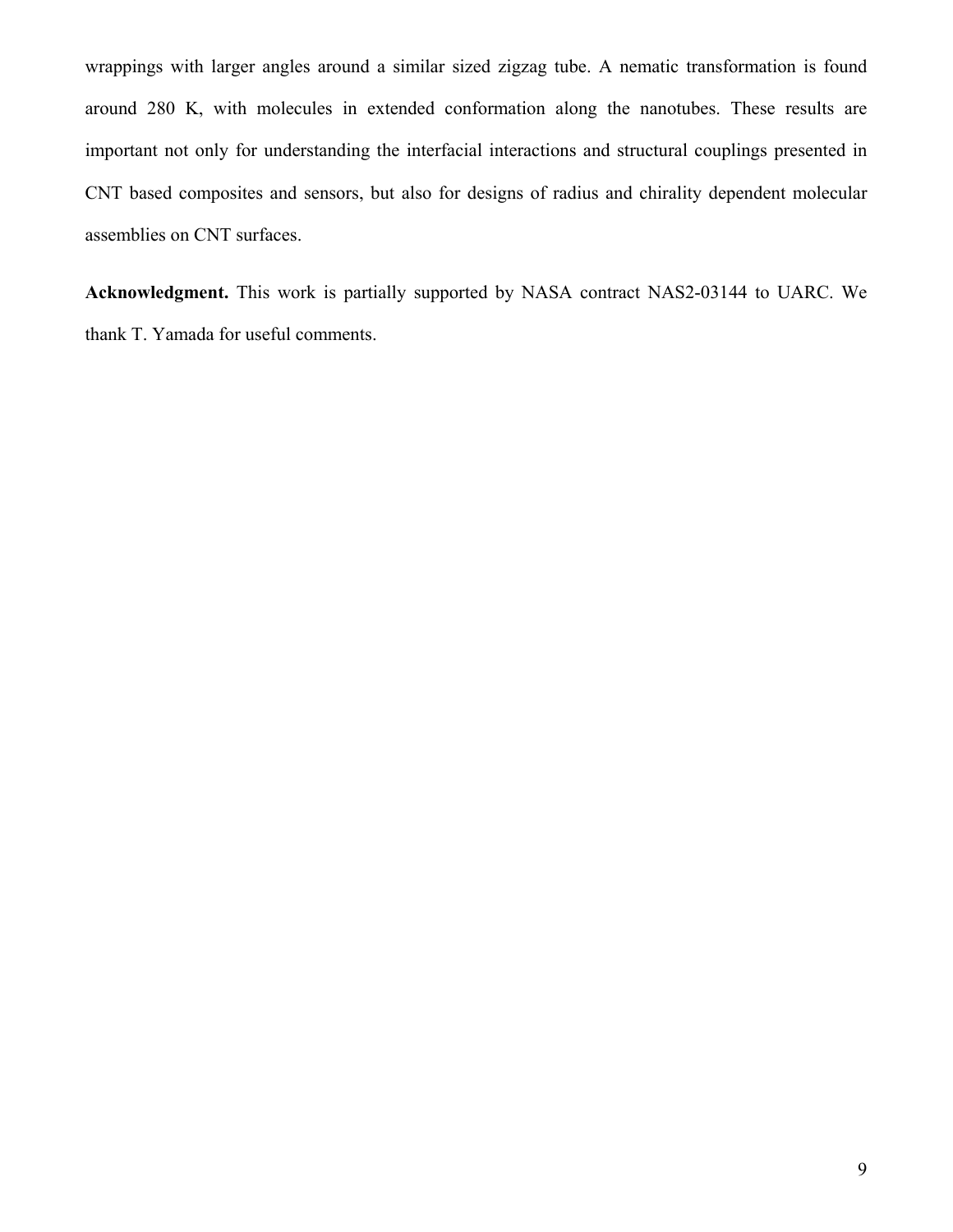

**Figure 1**. (a) The radial distribution function (RDF) as a function of distance from CNT (10, 0) wall for PE molecules. Inset: Schematic plot of an embedded CNT in a simulation unit cell and definition of coordinates. The black strap represents a molecule around the CNT with a wrapping angle *θ*. The orientation vector of a subchain in a molecule is shown at symmetric angle  $\pm\theta$  with the tube axis (upright). (b) The orientation order parameter  $S_z$ . Inset: The inverse of correlation volume ( $A^{-3}$ ) as a function of  $1/T$  (K<sup>-1</sup>).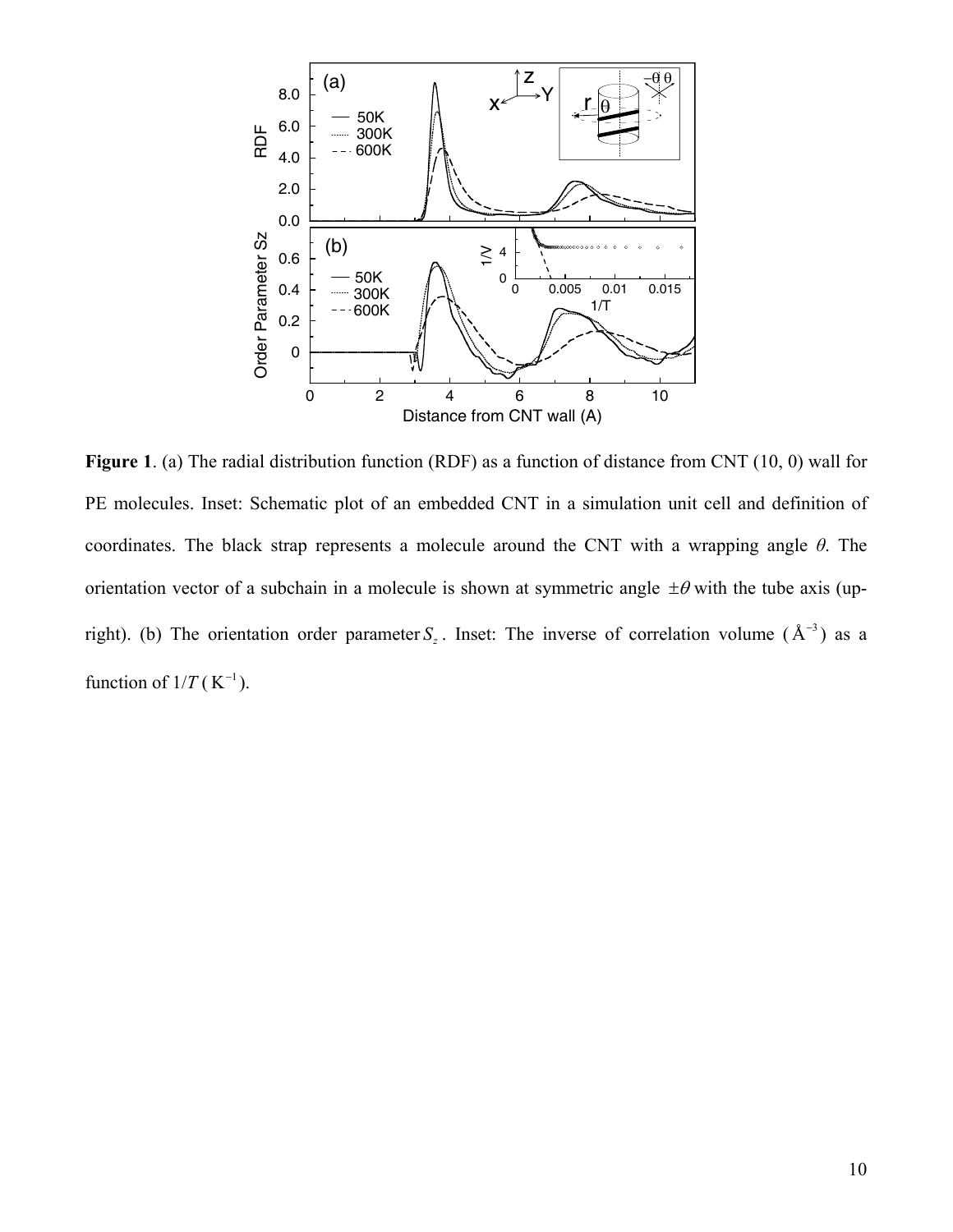

**Figure 2**. (a) The VDW interaction energy between a 100-unit PE molecule and a graphite plane as a function of the rotation angle of the molecule. Insert: Schematic plot for the rotation of the molecule (partially shown). The line running parallel represents the backbone of the molecule at initial configuration with  $\theta = 0^{\circ}$ . (b) A snapshot of the atomic structure at the interface of a PE-CNT (40, 40) composite (partially shown, *T* = 50 K.) Values of wrapping angles in each domain are marked.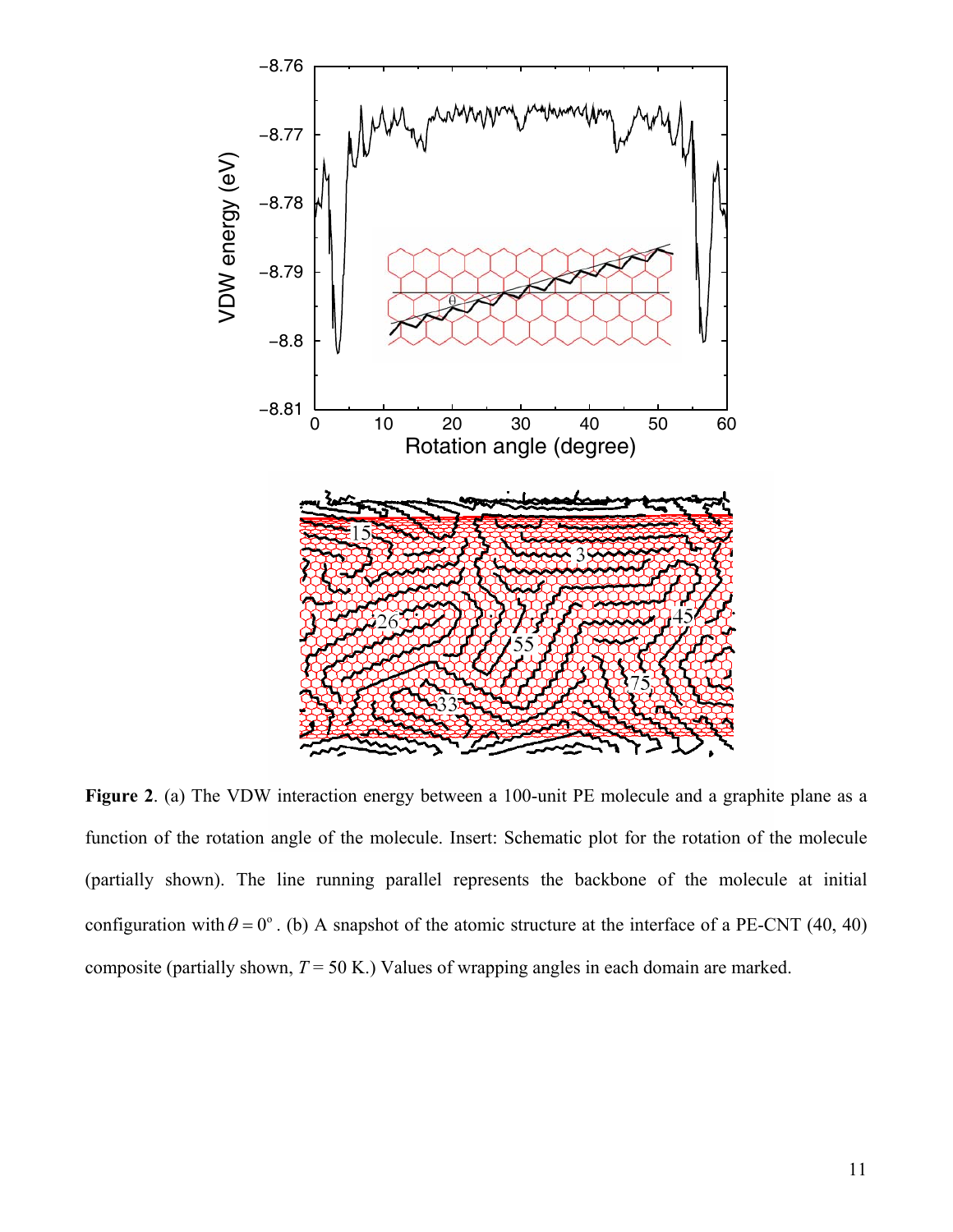

**Figure 3**. The probability function  $P(\theta)$  at (a) CNT (40, 40), (b) (5, 5), (c) (10, 10), and (d) (10, 0) interface. Solid, dot-dashed, dashed, and dotted line is for  $T = 500$  K, 400 K, 300 K, and 50 K respectively.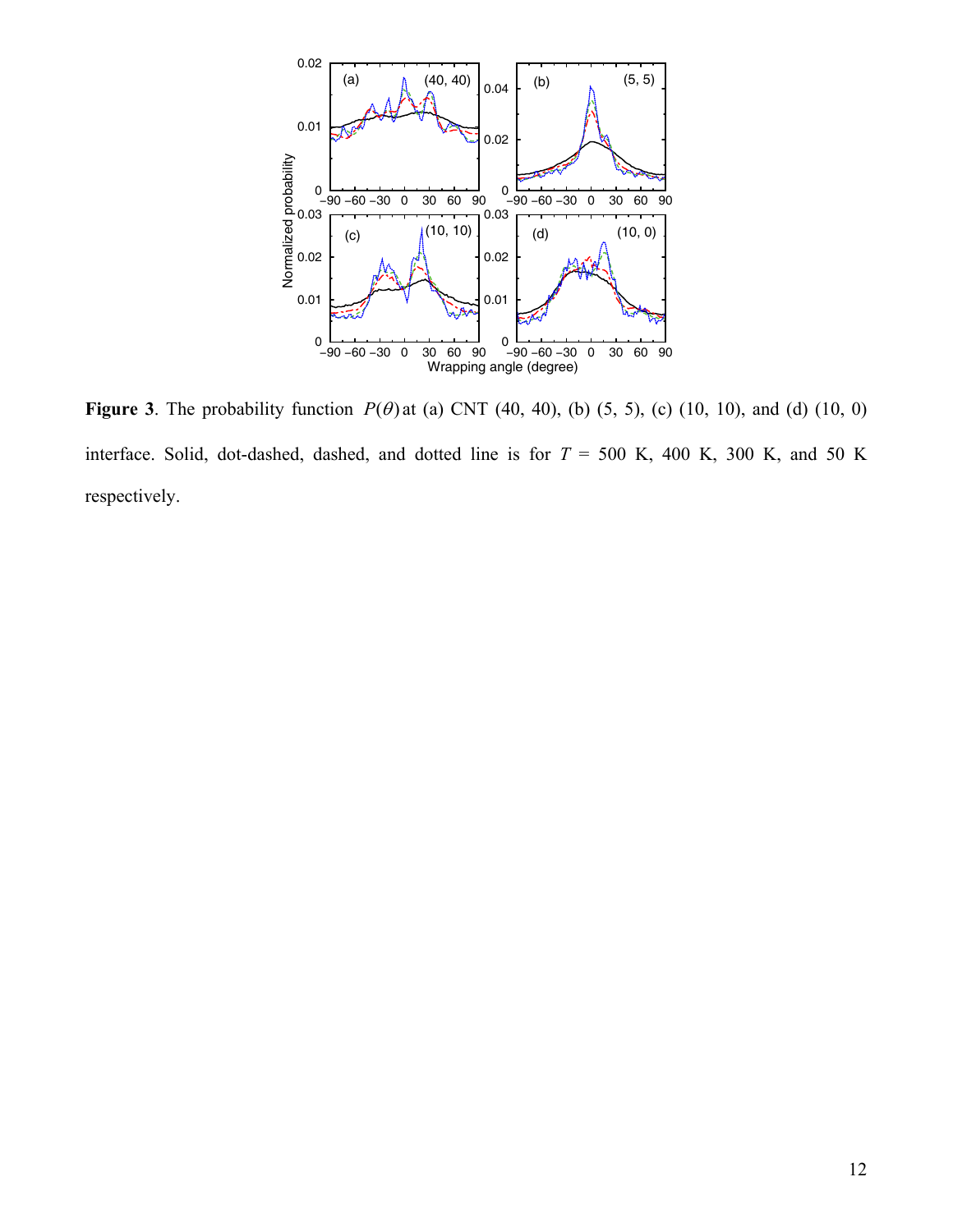

**Figure 4**. Illustration of a polymer molecule (solid curve) adsorbed on CNT. The molecule wrapping angle θ on the adsorption surface (at distance∆ from CNT wall) is projected onto the CNT surface with wrapping angle  $\theta_p$ .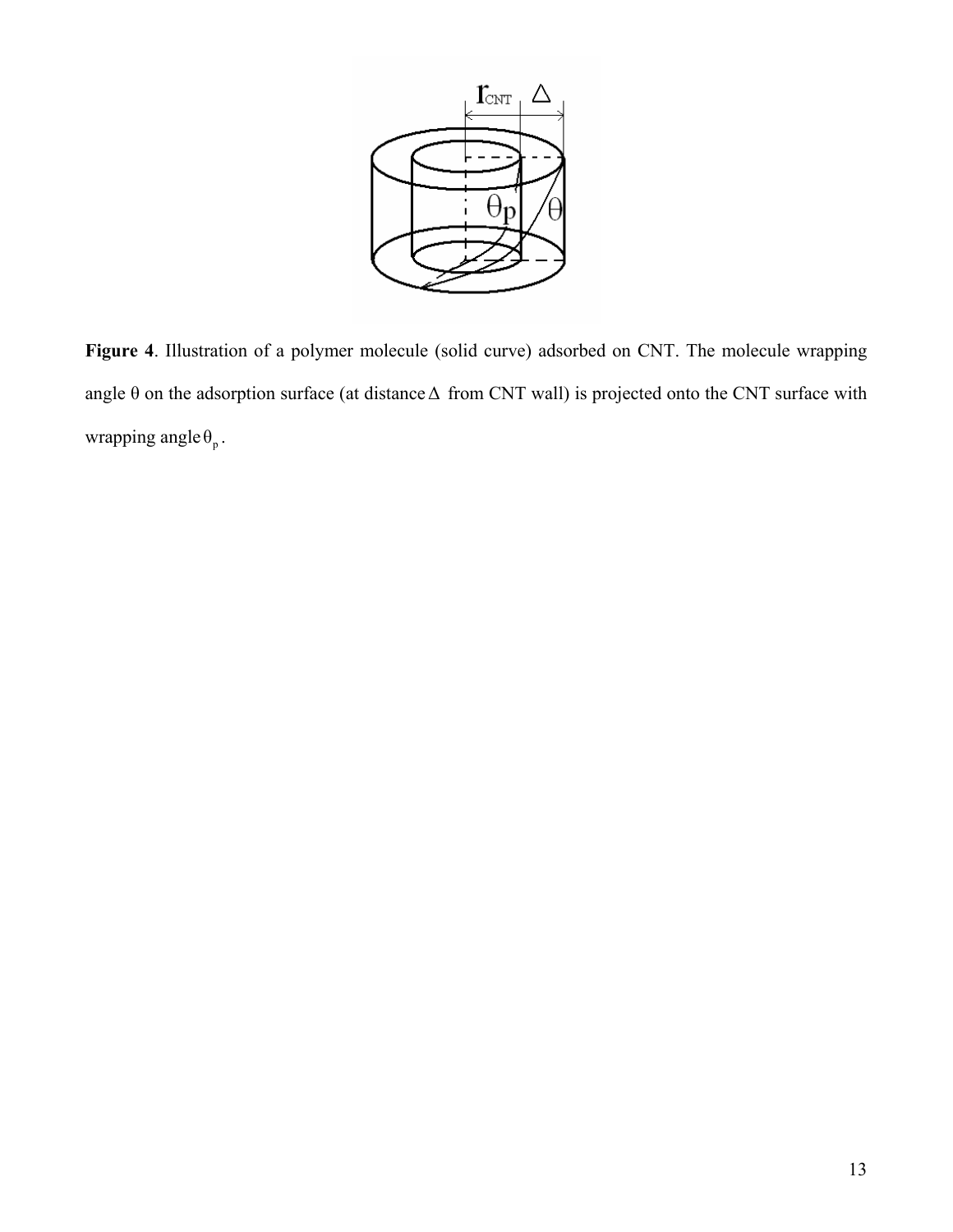

**Figure 5**. Up: Stick-ball plot of a snapshot of polyethylene molecules at the interface of CNT (5, 5) at T  $= 50$  K (portion of the nanotube in simulation is shown). The molecule shown in black is in registry with the CNT lattice. The hydrogen atoms shown in the plot are not explicitly included in simulations. Other molecules in the system are not shown for clarity. Bottom: Molecules at the same section of the nanotube in the same sample, at  $T = 600$  K.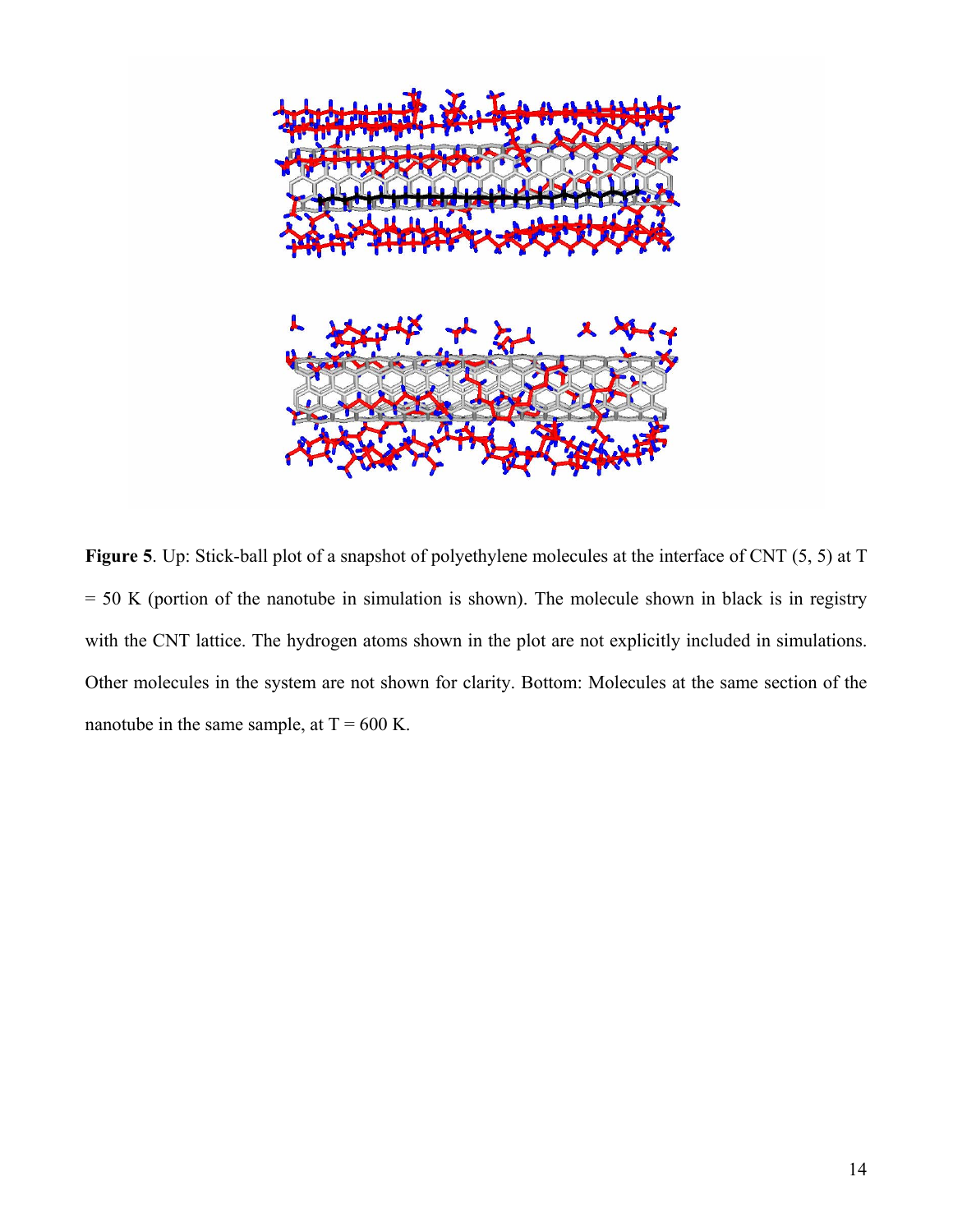

**Figure 6**. Left: Snapshot of polyethylene molecules at the interface of CNT (10, 0) at  $T = 50$  K (portion of the nanotube in simulation is shown). Right: Titled top view.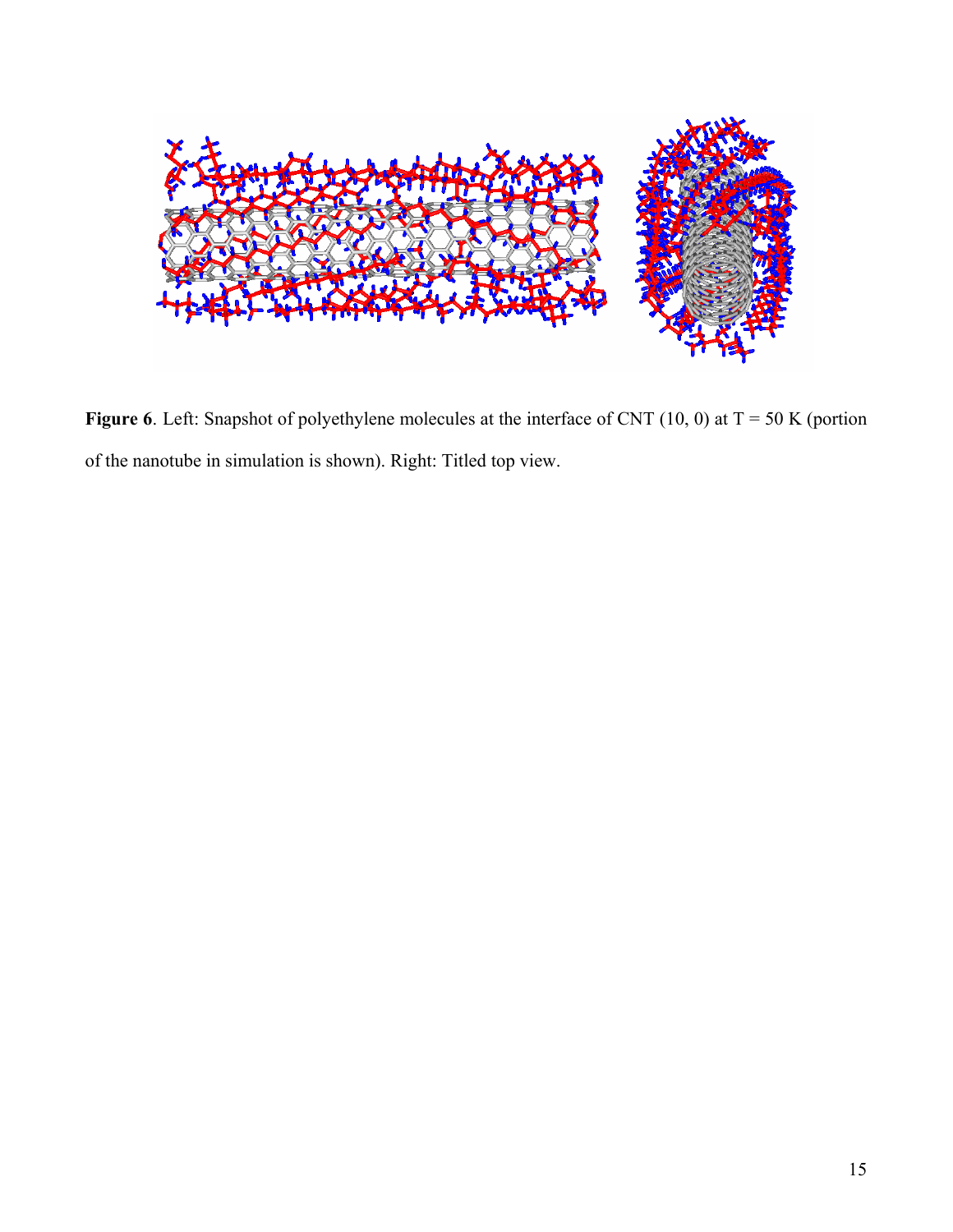

**Figure 7**. The logarithm of  $P(\theta)$  as a function of  $\sin^4 \theta / k_B T (eV^{-1})$  at  $T = 600$  K. The solid, dotted, dashed, and dot-dashed line is for CNT (5, 5), (10, 0), (10, 10), and (40, 40) composite, respectively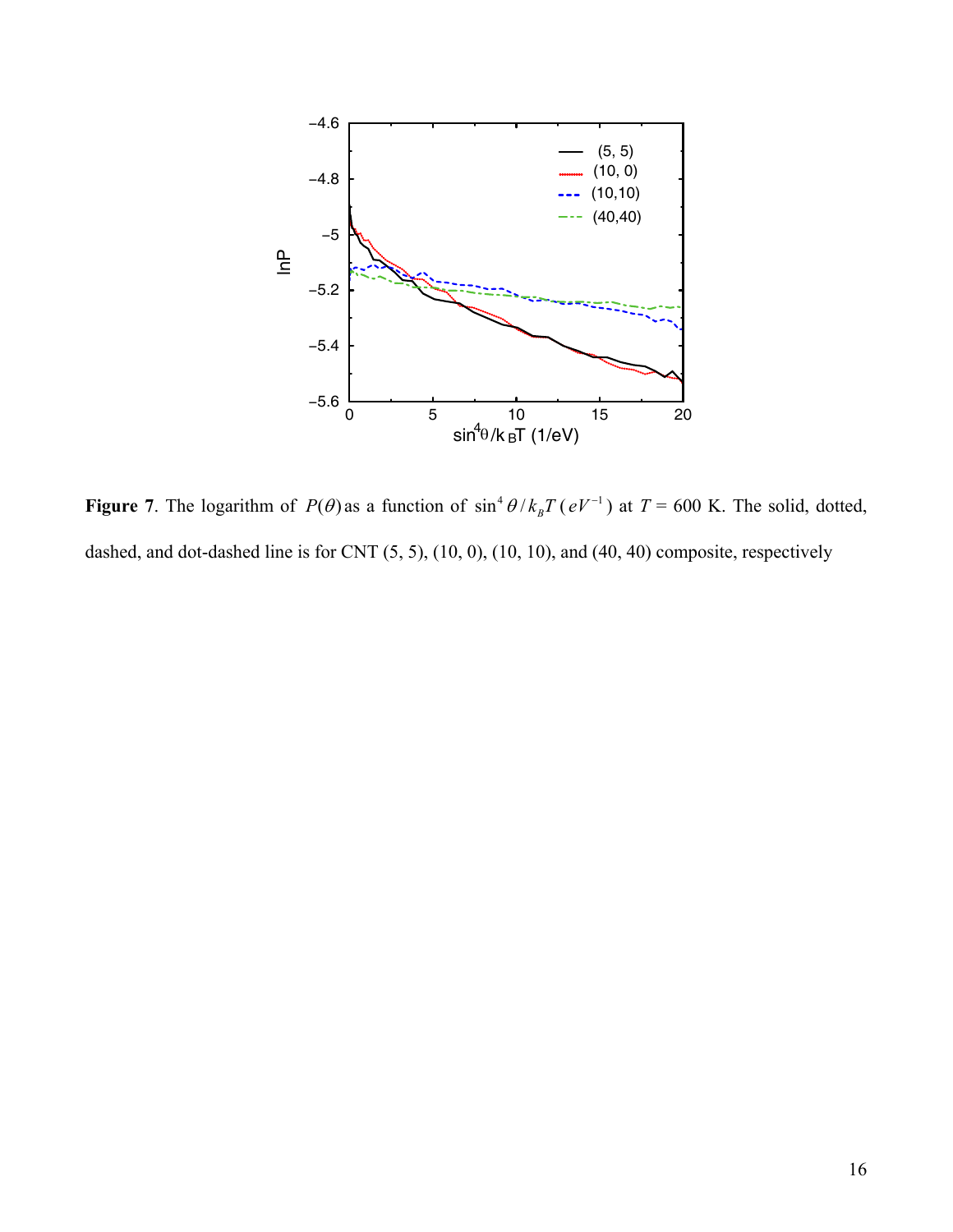- (1) P. M. Ajayan, L. S. Schadler, C. Giannaris and A. Rubio, Advanced Materials **2000,** *12*, 750.
- (2) D. Qian, E. C. Dickey, R. Andrews and T. Rantell, Appl. Phys. Lett. **2000**, *76*, 2868.
- (3) M. Cadek, et. al., Nano Lett. **2004**, *4*, 353.
- (4) B. Kim, J. Lee, and I. Yu, J. Appl. Phys. **2003**, *94*, 6724.
- (5) R. Ramasubramanjam, J. Chen, and H. Liu, Appl. Phys. Lett. **2003**, *83*, 2928.
- (6) B.E. Kilbride et. al., J. Appl. Phys. **2002**, *92*, 4024.
- (7) K. Besteman, J.-O. Lee, F. G. M. Wiertz, H. A. Heering, and C. Dekker, Nano Lett. **2003,** *3*, 727.
- (8) K. Bradley, M. Briman, A. Star, and G. Gruner, NanoLett. **2004**, *4*, 253.
- (9) M. J. Moghaddam, S. Taylar, M. Gao, S. Huang, L. Dai, and M. J. McCall, Nano Lett. **2004**, *4*, 89.
- (10) C. Wei, and D. Srivastava, Phys. Rev. Lett. **2003**, *91*, 235901.
- (11) I.-C. Yeh, and G. Hummer, PNAS **2004**, *101*, 12177.
- (12) R. Czerw, Z. Guo, P. M. Ajayan, Y.-P. Sun, and D. L. Carroll, Nano Lett. **2001**, *1*, 423.
- (13) B. McCarthy et al, J. Phys. Chem. B **2002**, *106*, 2210.
- (14) H. Ago, R. Azumi, S. Ohshima, Y. Zhang, H. Kataura, and M. Yumura, Chem. Phys. Lett. **2004,** *383*, 469.
- (15) B. Philip, J. Xie, J. K. Abraham, and V. K. Varadan, Smart Mater. Struct. **2004**, *13*, 105.
- (16) M. Zheng et al, Science **2003**, *302*, 1545.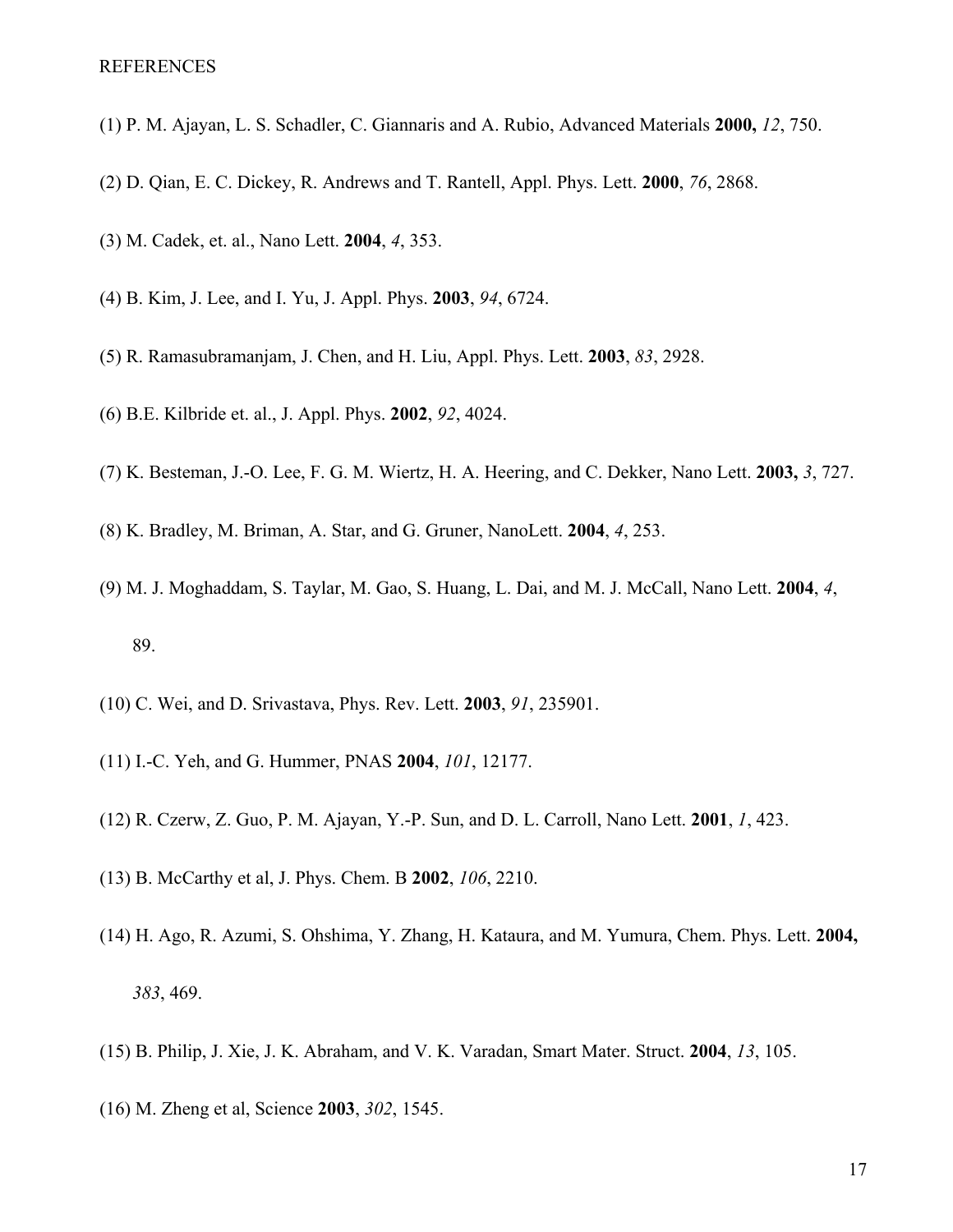- (17) C. Wei, D. Srivastava, and K. Cho, Nano Lett. **2004**, *4*, 1949.
- (18) DLPOLY code is used and is obtained from Darebury Laboratory, UK.
- (19) C. Wei, D. Srivastava, K. Cho, Nano Lett. **2002**, *2*, 647.
- (20) W. D. Cornell et al, J. Am. Chem. Soc. **1995**, *117*, 5179.
- (21) I. Bitsanis, and G. Hadziioannou, J. Chem. Phys. **1989**, *92*, 3827.
- (22) S. K. Kumar, M. Vacatello, and D. Y. Yoon, Macromolecules **1990**, *23*, 2189.
- (23) S. Shenogin, L. Xue, R. Ozisik, P. Keblinski, and D. G. Cahill, Appl. Phys. Lett. **2004,** *95*, 8136.
- (24) D. Rigby, and R.-J. Roe, J. Chem. Phy. **1988**, *89*, 5280.
- (25) Z. Dogic, J. Zhang, A.W.C. Lau, H. Aranda-Espinoza, P. Dalhaimer, D.E. Discher, P.A. Janmey, R.D. Kamien, T.C. Lubensky, and A.G. Yodh, Phys. Rev. Lett. **2004**, *92*, 125503.
- (26) P.G. deGennes, Mol. Cryst. Liq. Cryst. **1971**, *12*, 193.
- (27) J. N. Coleman, M. S. Ferreira, Appl. Phys. lett. **2004**, *84*, 798.
- (28) A. N. Kolmogorov, and V. H. Crespi, M. H. Schleier-Smith, and J. C. Ellenbogen, Phys. Rev. Lett. **2004**, *92*, 085503.
- (29) G. C. McGonigal, R. H. Bernhardt, and D. J. Thomson, Appl. Phys. Lett. **1990**, *57*, 28; J.
	- P. Rabe, S. Buchholz, Science **1991**, *253*, 424.
- (30) R. Hentschke, B. L. Schurmann, and J. P. Rabe, J. Chem. Phys. **1992**, *96*, 6213.
- (31) M. Doi, and S. F. Edwards, *The Theory of Polymer Dynamics*, P317 (Clarendon Press,

Oxford, **1986**).